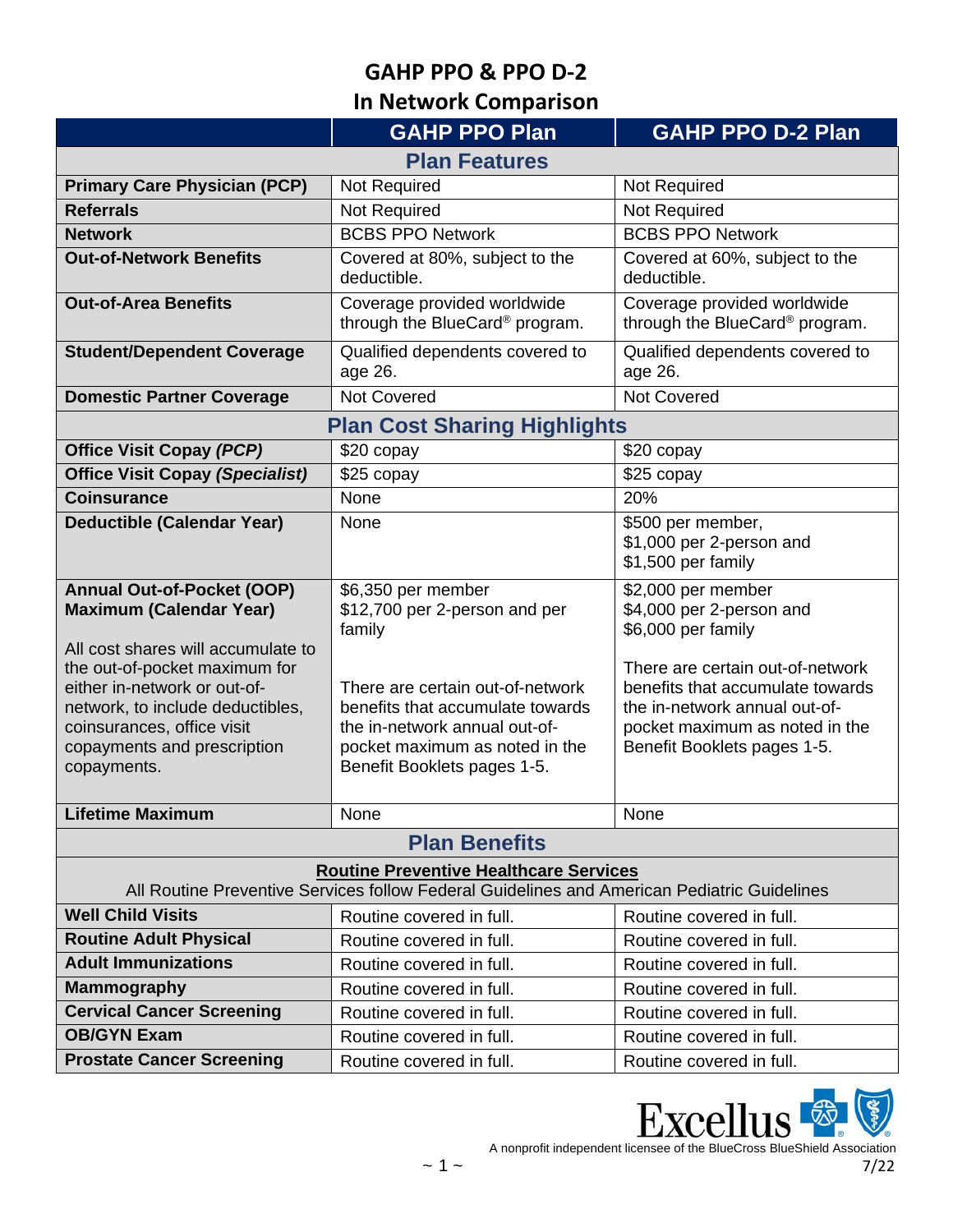# **In Network Comparison**

|                                                                                                   | <b>GAHP PPO Plan</b>                                                                                | <b>GAHP PPO D-2 Plan</b>                                                                                                          |  |  |
|---------------------------------------------------------------------------------------------------|-----------------------------------------------------------------------------------------------------|-----------------------------------------------------------------------------------------------------------------------------------|--|--|
| <b>Colonoscopy</b>                                                                                | Routine covered in full.                                                                            | Routine covered in full.                                                                                                          |  |  |
| <b>Physician's Office Services</b>                                                                |                                                                                                     |                                                                                                                                   |  |  |
| <b>Diagnostic Office Visits</b>                                                                   | \$20 PCP/\$25 Specialist copay                                                                      | \$20 PCP/\$25 Specialist copay                                                                                                    |  |  |
| <b>Telemedicine (MDLive)</b>                                                                      | \$10 copay per visit (MDLive)                                                                       | \$10 copay per visit (MDLive)                                                                                                     |  |  |
| <b>Diagnostic X-Rays</b><br>(MRI, MRA, PET, CAT scans)                                            | Covered in full                                                                                     | *Covered at 80%, subject to the<br>deductible                                                                                     |  |  |
| <b>Diagnostic Laboratory and</b><br><b>Pathology</b>                                              | Covered in full                                                                                     | Covered at 80%, subject to the<br>deductible                                                                                      |  |  |
| <b>Allergy Tests</b>                                                                              | \$20 PCP/\$25 Specialist copay                                                                      | \$20 PCP/\$25 Specialist copay                                                                                                    |  |  |
| <b>Allergy Injections</b>                                                                         | Covered in full                                                                                     | Covered in full                                                                                                                   |  |  |
| Chemotherapy                                                                                      | Covered in full                                                                                     | Covered at 80%, subject to the<br>deductible                                                                                      |  |  |
| <b>Radiation Therapy</b>                                                                          | Covered in full                                                                                     | Covered at 80%, subject to the<br>deductible                                                                                      |  |  |
|                                                                                                   | <b>Maternity Services</b>                                                                           |                                                                                                                                   |  |  |
| <b>Prenatal and Postnatal Office</b><br><b>Visits</b>                                             | Covered in full                                                                                     | Covered at 80%, subject to the<br>deductible                                                                                      |  |  |
| <b>Hospital and Physician care for</b><br>Mother (including delivery)                             | Covered in full                                                                                     | Covered at 80%, subject to the<br>deductible                                                                                      |  |  |
| <b>Newborn Nursery Care</b>                                                                       | Covered in full                                                                                     | Covered at 80%, not subject to the<br>deductible                                                                                  |  |  |
| <b>Fertility Treatment</b><br>For PPO and D-2, see Benefit<br>Booklet (page 16) for more details. | Covered in full                                                                                     | Covered at 80%, subject to the<br>deductible                                                                                      |  |  |
| <b>Inpatient Hospital Services</b>                                                                |                                                                                                     |                                                                                                                                   |  |  |
| <b>Hospital Services</b>                                                                          | Covered in full for unlimited days in<br>semi-private room and all<br>medically necessary services. | *Covered at 80%, subject to the<br>deductible for unlimited days in<br>semi-private room and all<br>medically necessary services. |  |  |
| <b>Physician Visits in the Hospital</b>                                                           | Covered in full for unlimited visits                                                                | Covered at 80%, subject to the<br>deductible for unlimited visits                                                                 |  |  |
| <b>Inpatient Physical</b><br><b>Rehabilitation</b>                                                | Covered in full for unlimited days                                                                  | Covered in full for up to 60 days<br>per calendar year                                                                            |  |  |
| <b>Surgery</b>                                                                                    | Covered in full                                                                                     | Covered at 80%, subject to the<br>deductible                                                                                      |  |  |
| <b>Anesthesia</b>                                                                                 | Covered in full                                                                                     | Covered at 80%, subject to the<br>deductible                                                                                      |  |  |
| <b>Emergency Services</b>                                                                         |                                                                                                     |                                                                                                                                   |  |  |

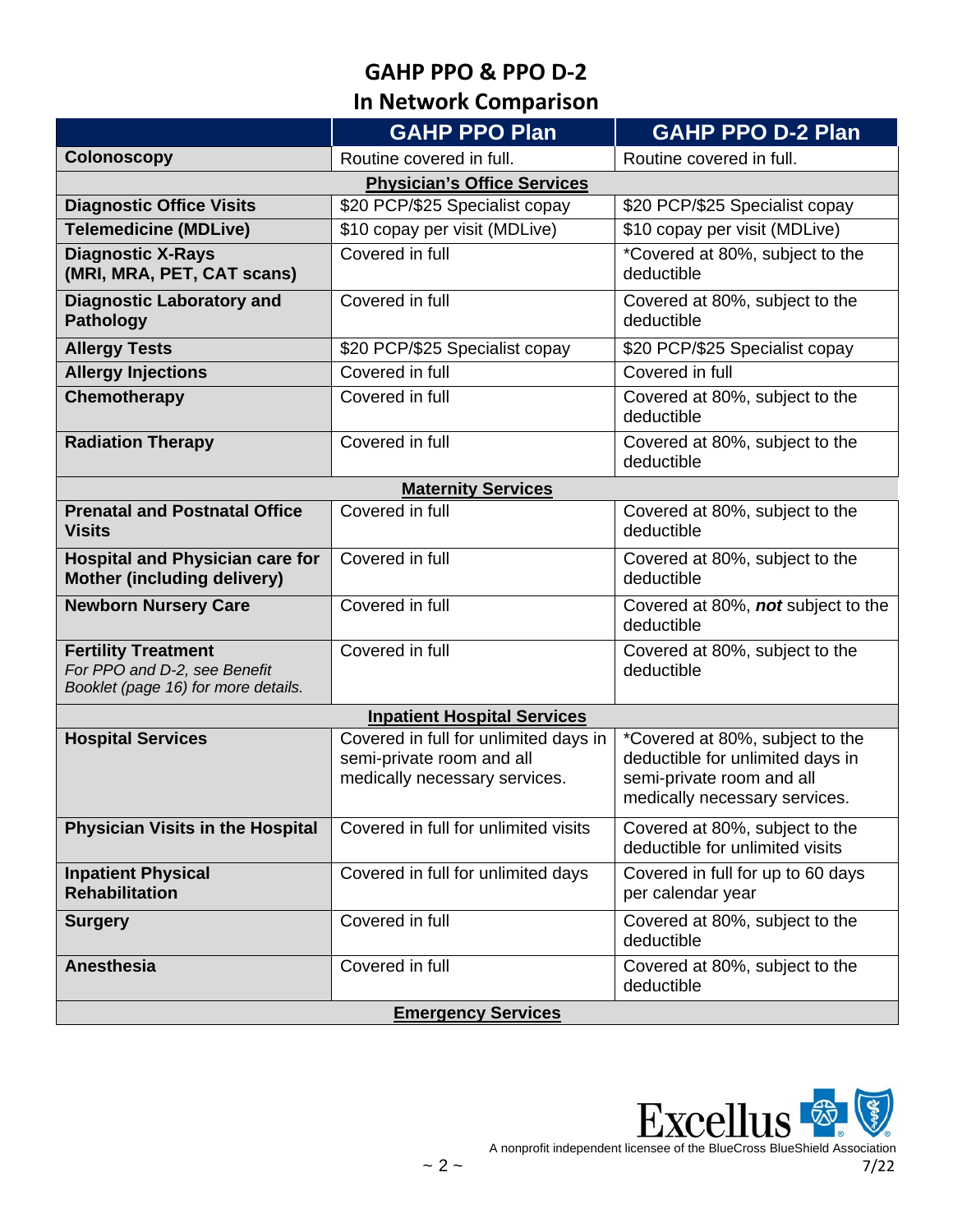## **In Network Comparison**

|                                                        | <b>GAHP PPO Plan</b>                                                                                          | <b>GAHP PPO D-2 Plan</b>                                                                                      |  |  |
|--------------------------------------------------------|---------------------------------------------------------------------------------------------------------------|---------------------------------------------------------------------------------------------------------------|--|--|
| <b>Emergency Room Care</b>                             | \$100 copay per visit, unless<br>admitted as an inpatient to the<br>hospital within 24 hours                  | \$100 copay per visit, unless<br>admitted as an inpatient to the<br>hospital within 24 hours                  |  |  |
| <b>Freestanding Urgent Care</b><br><b>Center</b>       | $$25$ copay                                                                                                   | \$25 copay                                                                                                    |  |  |
| <b>Ambulance</b>                                       | \$50 copay                                                                                                    | \$50 copay                                                                                                    |  |  |
| <b>Air Ambulance</b>                                   | Covered in full up to \$250, then<br>covered at 80% coinsurance                                               | Covered at 80%, subject to the<br>deductible                                                                  |  |  |
|                                                        | <b>Outpatient Hospital Services</b>                                                                           |                                                                                                               |  |  |
| <b>Diagnostic X-Rays</b><br>(MRI, MRA, PET, CAT scans) | Covered in full                                                                                               | *Covered at 80%, subject to the<br>deductible                                                                 |  |  |
| <b>Diagnostic Laboratory and</b><br><b>Pathology</b>   | Covered in full                                                                                               | Covered at 80%, subject to the<br>deductible                                                                  |  |  |
| <b>Pre-Admission Testing</b>                           | Covered in full                                                                                               | Covered at 80%, subject to the<br>deductible                                                                  |  |  |
| <b>Surgical Care</b>                                   | Covered in full                                                                                               | Covered at 80%, subject to the<br>deductible                                                                  |  |  |
| <b>Diagnostic Colonoscopy</b>                          | Covered in full                                                                                               | Covered at 80%, subject to the<br>deductible                                                                  |  |  |
| Chemotherapy                                           | Covered in full                                                                                               | Covered at 80%, subject to the<br>deductible                                                                  |  |  |
| <b>Radiation Therapy</b>                               | Covered in full                                                                                               | Covered at 80%, subject to the<br>deductible                                                                  |  |  |
|                                                        | <b>Mental Health and Chemical Dependency Services</b>                                                         |                                                                                                               |  |  |
| <b>Inpatient Mental Health Care</b>                    | Covered in full                                                                                               | *Covered at 80%, subject to the<br>deductible                                                                 |  |  |
| <b>Outpatient Mental Health Care</b>                   | \$25 copay                                                                                                    | \$25 copay                                                                                                    |  |  |
| <b>Inpatient Chemical</b><br><b>Dependency Care</b>    | Covered in full                                                                                               | *Covered at 80%, subject to the<br>deductible                                                                 |  |  |
| <b>Outpatient Chemical</b><br><b>Dependency Care</b>   | \$25 copay                                                                                                    | \$25 copay                                                                                                    |  |  |
| <b>Other Services</b>                                  |                                                                                                               |                                                                                                               |  |  |
| <b>Prescription Drug</b>                               | \$5/\$35/\$70 - Retail<br>\$10/\$70/\$140 - Mail Order*<br>*Covered by Wegmans and<br><b>Express Scripts.</b> | \$5/\$35/\$70 - Retail<br>\$10/\$70/\$140 - Mail Order*<br>*Covered by Wegmans and<br><b>Express Scripts.</b> |  |  |
| <b>Diabetic Insulin &amp; Supplies</b>                 | Covered in full                                                                                               | Retail:<br>\$20 copay for a 30-day supply<br>Mail Order:<br>\$40 copay for a 90-day supply                    |  |  |

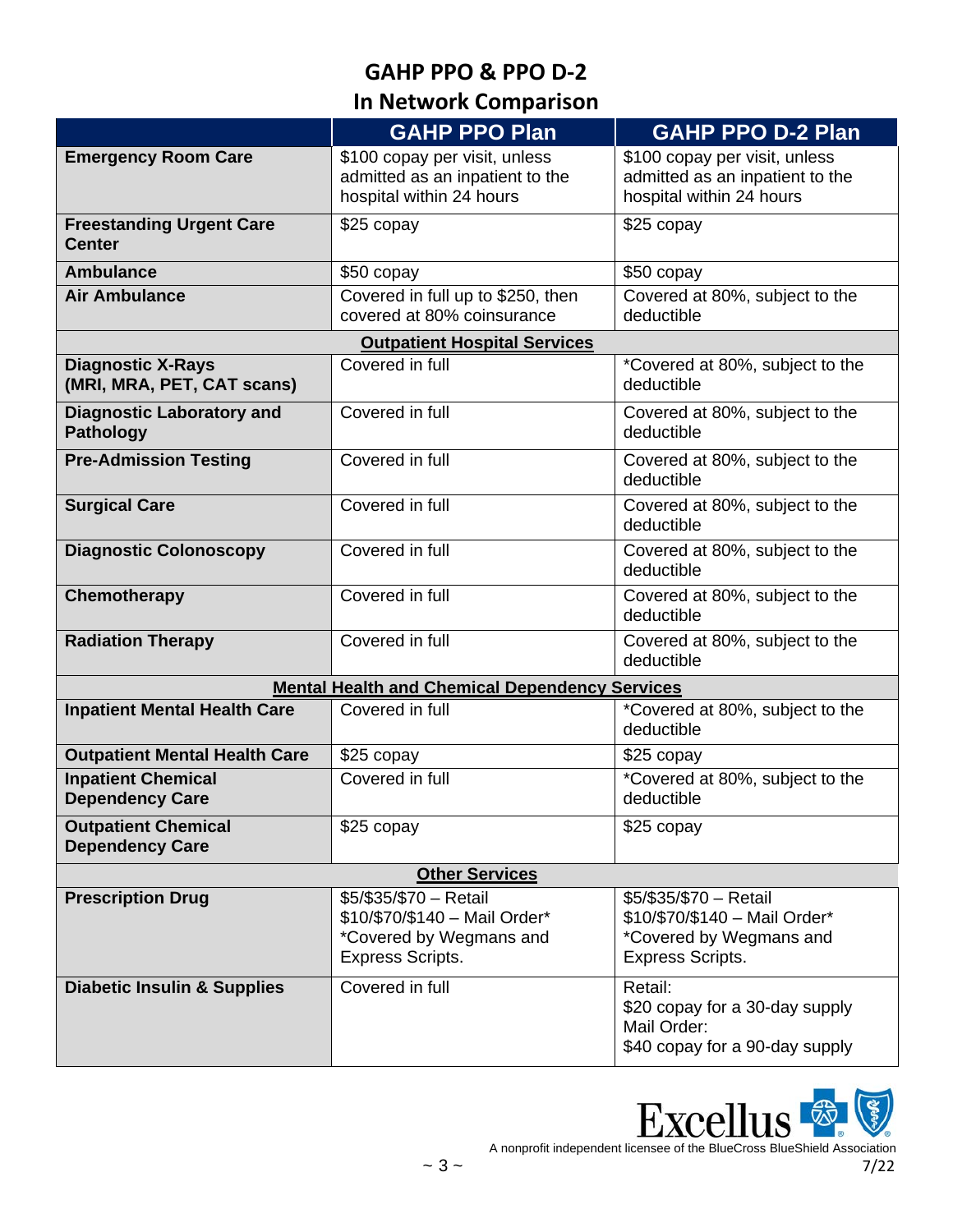## **In Network Comparison**

|                                                    | <b>GAHP PPO Plan</b>                                                                                                                                                                                | <b>GAHP PPO D-2 Plan</b>                                                                                                                                     |
|----------------------------------------------------|-----------------------------------------------------------------------------------------------------------------------------------------------------------------------------------------------------|--------------------------------------------------------------------------------------------------------------------------------------------------------------|
| <b>Diabetic Equipment</b>                          | Covered in full                                                                                                                                                                                     | Retail:<br>\$20 copay for a 30-day supply<br>Mail Order:<br>\$40 copay for a 90-day supply                                                                   |
| <b>Outpatient Therapy</b><br>(PT, OT, Speech)      | \$25 copay, no maximum.                                                                                                                                                                             | Covered at 80%, subject to the<br>deductible. Up to 45 visits for<br>physical, speech, and occupational<br>therapy combined per member per<br>calendar year. |
| <b>Skilled Nursing Facility</b>                    | Covered in full for unlimited days in<br>semi-private room.                                                                                                                                         | Covered at 80%, subject to the<br>deductible for up to 120 days per<br>calendar year of semi-private<br>room.                                                |
| <b>Home Care</b>                                   | Covered in full for unlimited days<br>per calendar year.                                                                                                                                            | *Covered at 80%, subject to a<br>separate \$50 deductible for<br>unlimited days per calendar year                                                            |
| <b>Hospice</b>                                     | Covered in full for unlimited days<br>per calendar year.                                                                                                                                            | Covered at 80% for unlimited days<br>per calendar year.                                                                                                      |
| <b>Durable Medical Equipment</b>                   | Covered in full                                                                                                                                                                                     | *Covered at 80%, subject to the<br>deductible                                                                                                                |
| <b>Internal and External</b><br><b>Prosthetics</b> | Covered in full                                                                                                                                                                                     | Covered at 80%, subject to the<br>deductible                                                                                                                 |
| <b>Foot Care</b>                                   | Not covered for services related to routine care of the feet, including but<br>not limited to corns, calluses, flat fee, fallen arches, strain, toenails, or<br>symptomatic complaints of the feet. |                                                                                                                                                              |
| <b>Foot Orthotics</b>                              | Covered in full                                                                                                                                                                                     | Covered at 80%, subject to the<br>deductible                                                                                                                 |
| <b>Chiropractic</b>                                | \$25 copay                                                                                                                                                                                          | \$25 copay                                                                                                                                                   |
| <b>Acupuncture</b>                                 | Covered in full                                                                                                                                                                                     | Covered at 50%, subject to the<br>deductible, for up to 10 visits per<br>calendar year.                                                                      |
| <b>Dental</b>                                      | Covered in full when related to an<br>accidental injury to sound natural<br>teeth when services are rendered<br>within 365 days of the accident.                                                    | Covered at 80%, subject to the<br>deductible for accidental injury to<br>sound natural teeth. \$25 copay for<br>an office visit.                             |
| <b>Eye Exams</b>                                   | Diagnostic, related to disease or<br>injury, \$25 copay per visit. No<br>coverage for routine eye exams or<br>refractions.                                                                          | Diagnostic, related to disease or<br>injury, \$25 copay per visit. No<br>coverage for routine eye exams or<br>refractions.                                   |